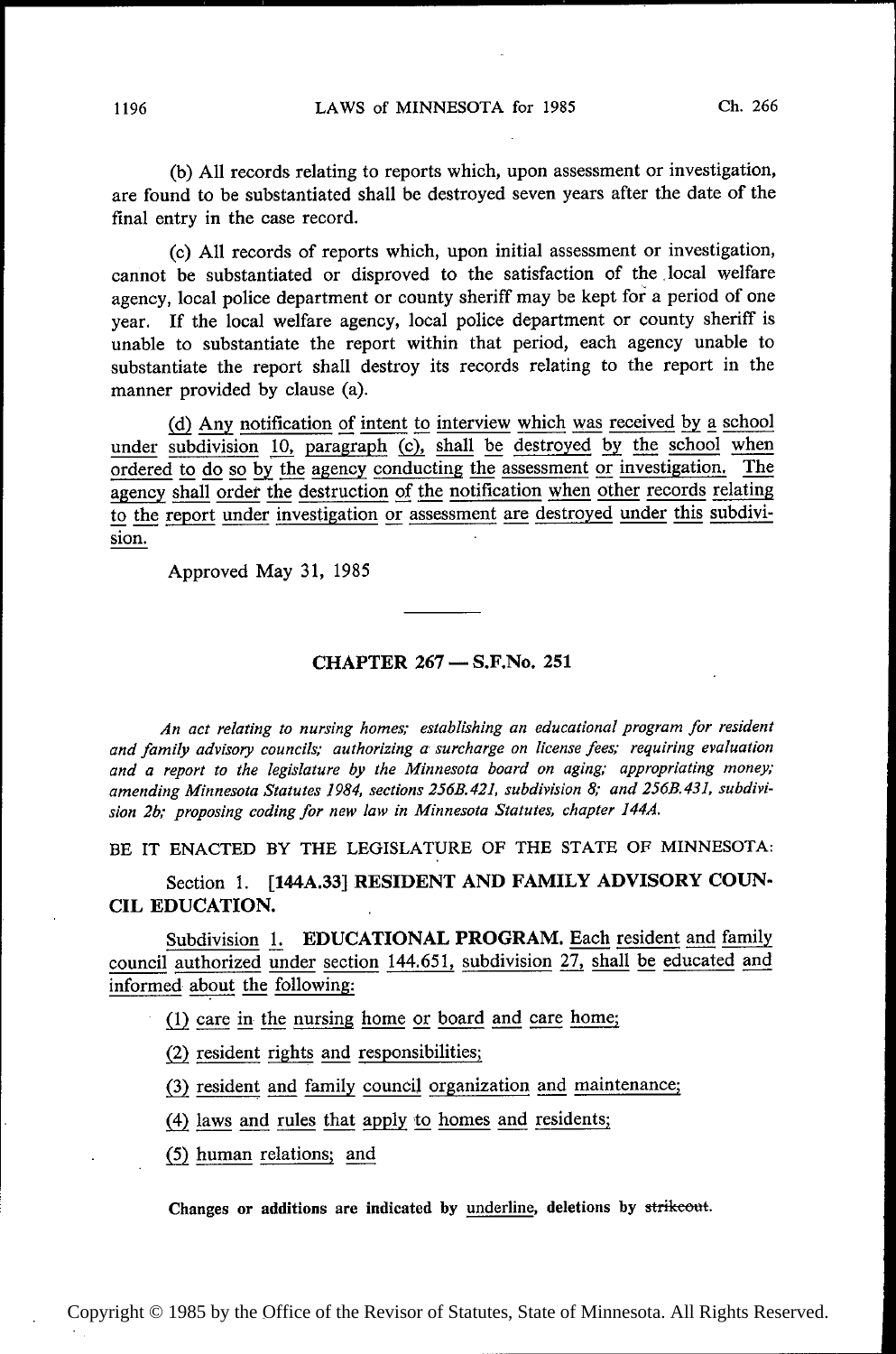(6) resident and family self-help methods to increase quality of care and quality of life in a nursing home or board and care home.<br>Subd. 2. PROVIDING EDUCATIONAL SERVICES. The Minnesota

Subd. 2. PROVIDING EDUCATIONAL SERVICES. The Minnesota board on aging shall provide a grant-in-aid to a statewide, independent, nonprofit, consumer-sponsored agency to provide educational services to councils.

Subd. 3. FUNDING OF ADVISORY COUNCIL EDUCATION. A license application or renewal fee for nursing homes and boarding care homes under section 144.53 or 144A.07 must be increased by  $\overline{$1.73$}$  per bed to fund the development and education of resident and family advisory councils.

Subd. 4. SPECIAL ACCOUNT. All money collected by the commis-<br>sioner of health under subdivision  $\frac{3}{2}$  must be deposited in the state treasury and<br>credited to a special account called the pursing home editions council credited to a special account called the nursing home advisory council fund.

Subd. 5. REPORT; EVALUATION. The Minnesota board on aging shall evaluate the programs and funding sources established under this section and report to the legislature by February 1 of each year concerning the programs established and the effectiveness of the programs.

Sec. 2. Minnesota Statutes 1984, section 256B.421, subdivision 8, is amended to read:

Subd. 8. OPERATING COSTS. "Operating costs" means the day-today costs of operating the facility in compliance with licensure and certification standards. Operating cost categories are: nursing, including nurses and nursing assistants training; dietary; laundry and linen; housekeeping; plant operation and maintenance; other care-related services; medical directors; licenses and, other than license fees required by the Minnesota department of health; permits; general and administration; payroll taxes; real estate taxes, license fees required by the Minnesota department of health, and actual special assessments paid; and fringe benefits, including clerical training; and travel necessary for training programs for nursing personnel and dieticians required to maintain licensure, certification, or professional standards requirements.

Sec. 3. Minnesota Statutes 1984, section 256B.431, subdivision 2b, is amended to read:

Subd. 2b. OPERATING COSTS, AFTER JULY 1, 1985. (a) For rate years beginning on or after July 1, 1985, the commissioner shall establish procedures for determining per diem reimbursement for operating costs.

(b) The commissioner shall contract with an econometric firm with recognized expertise in and access to national economic change indices that can be applied to the appropriate cost categories when determining the operating cost payment rate.

Changes or additions are indicated by underline, deletions by strikeout.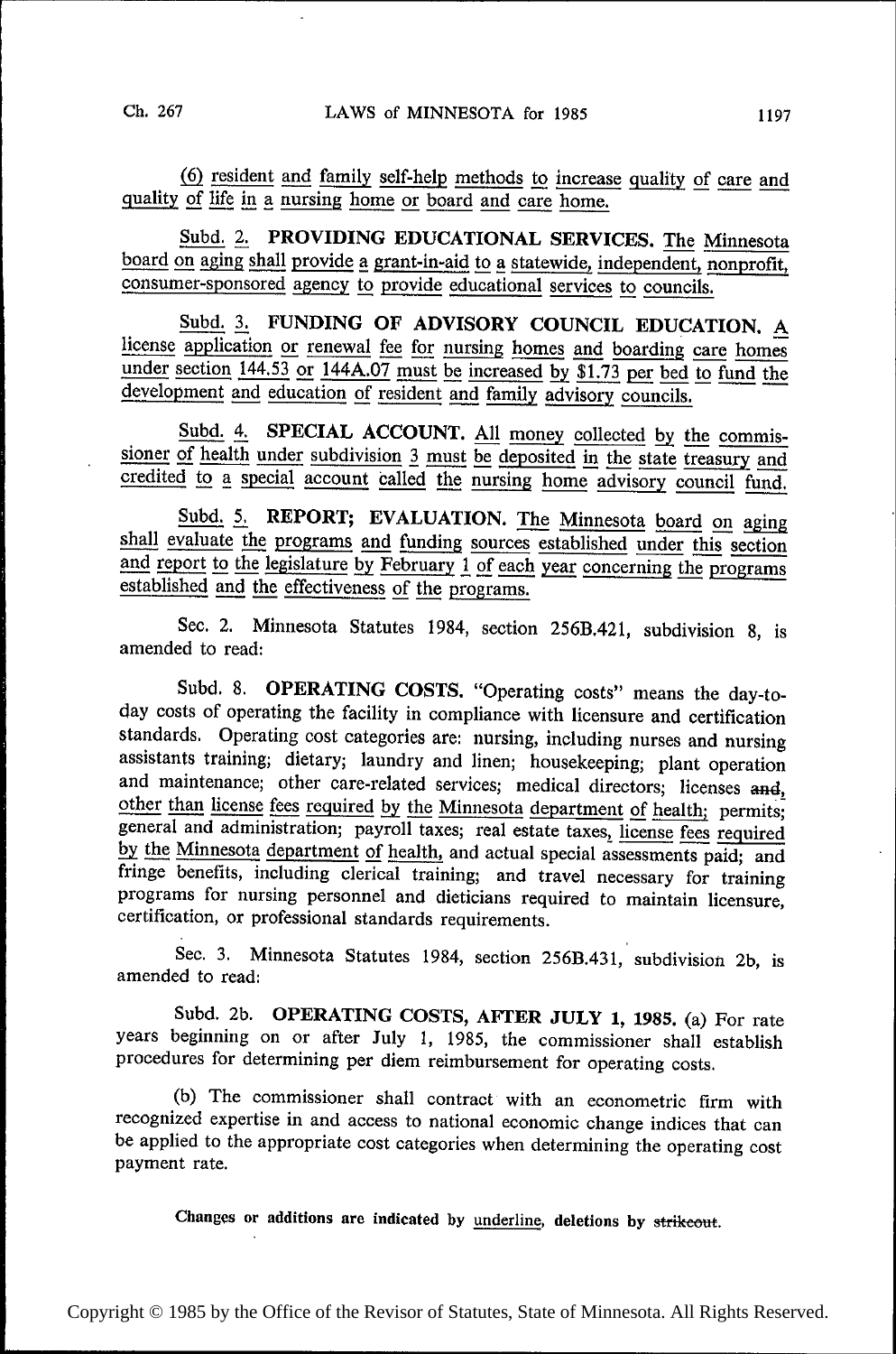(c) The commissioner shall analyze and evaluate each nursing home's cost report of allowable operating costs incurred by the nursing home during the reporting year immediately preceding the rate year for which the payment rate becomes effective.

~ (d) The commissioner shall establish limits on actual allowable historical operating cost per diems based on cost reports of allowable operating costs for the reporting year that begins October 1, 1983, taking into consideration relevant factors including resident needs, geographic location, age, size of the nursing home, and the costs that must be incurred for the care of residents in an efficiently and economically operated nursing home. The limits established by the commissioner shall not be less, in the aggregate, than the 60th percentile of total actual allowable historical operating cost per diems for each group of nursing homes established under subdivision 1 based on cost reports of allowable operating costs in the previous reporting year. The limits established under this paragraph remain in effect until the commissioner establishes a new base period. Until the new base period is established, the commissioner shall adjust the limits annually using the appropriate economic change indices established in paragraph (e). In determining allowable historical operating cost per diems for purposes of setting limits and nursing home payment rates, the commissioner shall divide the allowable historical operating costs by the actual number of resident days, except that where a nursing home is occupied at less than 90 percent of licensed capacity days, the commissioner may establish procedures to adjust the computation of the per diem to an imputed occupancy level at or below 90 percent. The commissioner shall establish efficiency incentives as appropriate. The commissioner may establish efficiency incentives for different operating cost categories. The commissioner shall consider establishing efficiency incentives in care related cost categories. The commissioner may combine one or more operating cost categories and may use different methods for calculating payment rates for each operating cost category or combination of operating cost categories.

(e) The commissioner shall establish a composite index or indices by determining the appropriate economic change indicators to be applied to specific operating cost categories or combination of operating cost categories.

> (f) Each nursing home shall receive an operating cost payment rate equal to the sum of the nursing home's operating cost payment rates for each operating cost category. The operating cost payment rate for an operating cost category \_ shall be the lesser of the nursing home's historical operating cost in the category increased by the appropriate index established in paragraph (c) for the operating cost category plus an efficiency incentive established pursuant to paragraph (d) or the limit for the operating cost category increased by the same index. If a nursing home's actual historic operating costs are greater than the prospective payment rate for that rate year, there shall be no retroactive cost settle-up. In establishing payment rates for one or more operating cost categories, the commis-

Changes or additions are indicated by underline, deletions by strikeout.

Copyright © 1985 by the Office of the Revisor of Statutes, State of Minnesota. All Rights Reserved.

~

~ ~~

∎ ∴ ~~ ~ ~ ~ ~ ~ ~ ~ ~ ~  $\mathbf I$  $\mathsf I$  $\mathbf{r}$ ⋅

~~~

~  $\mathbf{r}$ ~~

■

 $\mathsf{L}$  $\mathsf{L}$  $\mathsf{L}$ ~  $\mathsf{L}$  $\mathbb{R}^n$  $^{\prime}$ ~